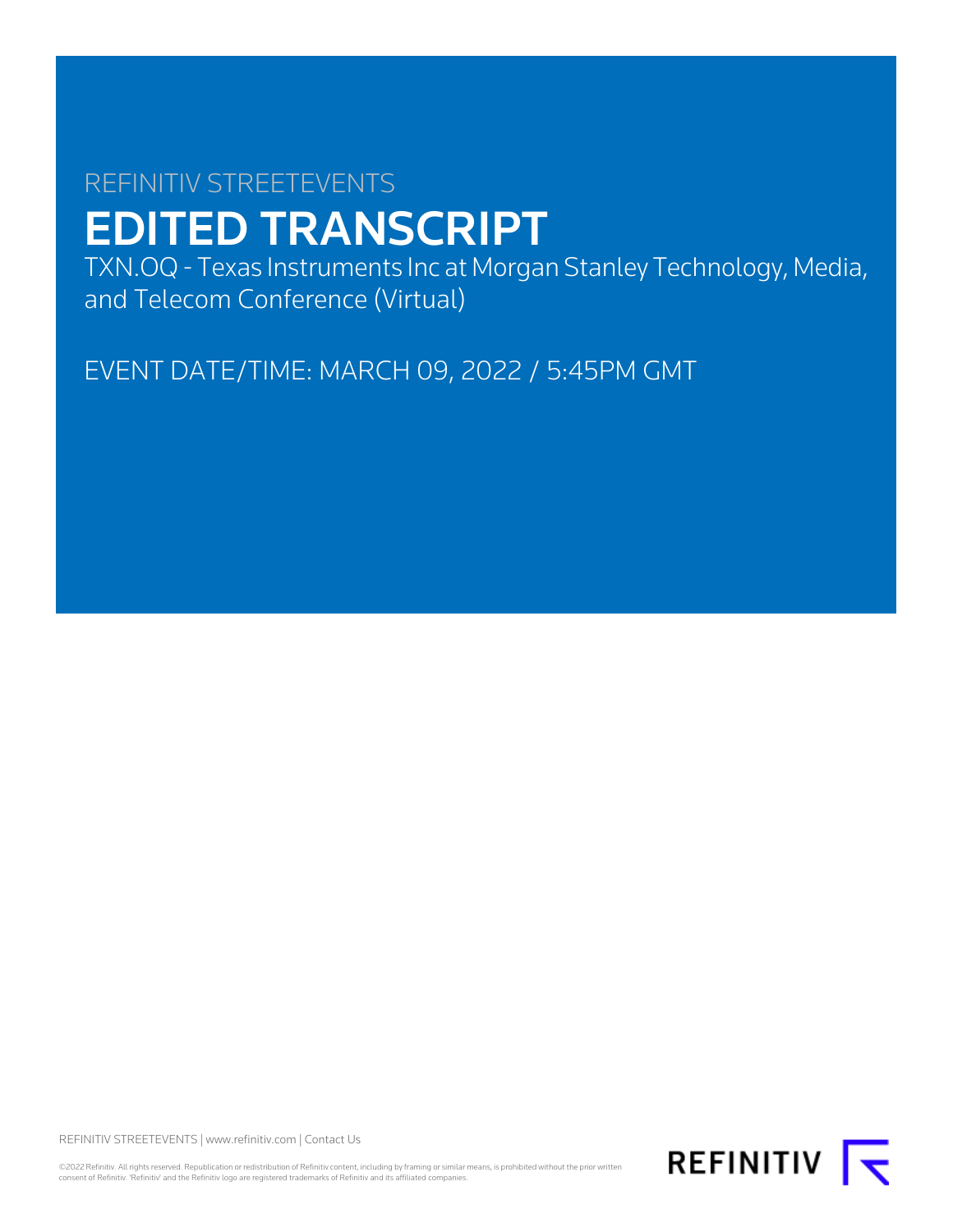# **CORPORATE PARTICIPANTS**

**[Richard K. Templeton](#page-1-0)** Texas Instruments Incorporated - Chairman, President & CEO

# **CONFERENCE CALL PARTICIPANTS**

**[Joseph Lawrence Moore](#page-1-1)** Morgan Stanley, Research Division - Executive Director

# <span id="page-1-1"></span>**PRESENTATION**

**Joseph Lawrence Moore** - Morgan Stanley, Research Division - Executive Director

<span id="page-1-0"></span>Good morning, everyone. I'm Joe Moore. Very honored to have with us today the CEO of Texas Instruments, Rich Templeton. Rich?

**Richard K. Templeton** - Texas Instruments Incorporated - Chairman, President & CEO

Good morning.

# **QUESTIONS AND ANSWERS**

**Joseph Lawrence Moore** - Morgan Stanley, Research Division - Executive Director

So we'll just go straight into Q&A. I wonder if you could kind of start, obviously, a pretty unusual industry environment. We're a couple of years into a period of fairly severe shortages. Can you just talk about that from TI's perspective? And you guys, to some degree, I think during the downturn and are always thinking about what the next upturn is like and during the upturn looking a little further ahead than most, you anticipated some of this built a fair amount of inventory.

We're ready for it, and you still kind of gotten to the point where TI stuff's pretty tight. So maybe just kind of talk about what got us to this point.

#### **Richard K. Templeton** - Texas Instruments Incorporated - Chairman, President & CEO

Yes. Demand is greater than supply. That leads to pretty much everything you see going on. And as you commented, even with the question, the area I spend my time, I find it, 1, more important, 2, more interesting is what do you need to be doing now to make sure you're well positioned, pick a date 2024 or 2025, through 2030 because that's the -- that's how you've got to think in this business to do well.

So I'm thrilled with how the team has navigated and how we've navigated in terms of investments we've made. You mentioned the capacity. We ran things in early '20 when the world kind of panicked and ran the other way, and it served us well. And I love where we are from a road map point of view of what we've got ahead.

# **Joseph Lawrence Moore** - Morgan Stanley, Research Division - Executive Director

Great. Maybe talk a little bit about the environment. And I know I feel like you probably should spend 90% of your time thinking 5 years out about where the road map is going and investor interest is always on lead times and tactics.

Maybe we could talk a little bit about that tactical environment. You've described this as kind of lead times are mostly normal, but there are pockets of where there are issues. Can you talk to that a little bit and maybe some of the selectivity of customers that you guys have talked about?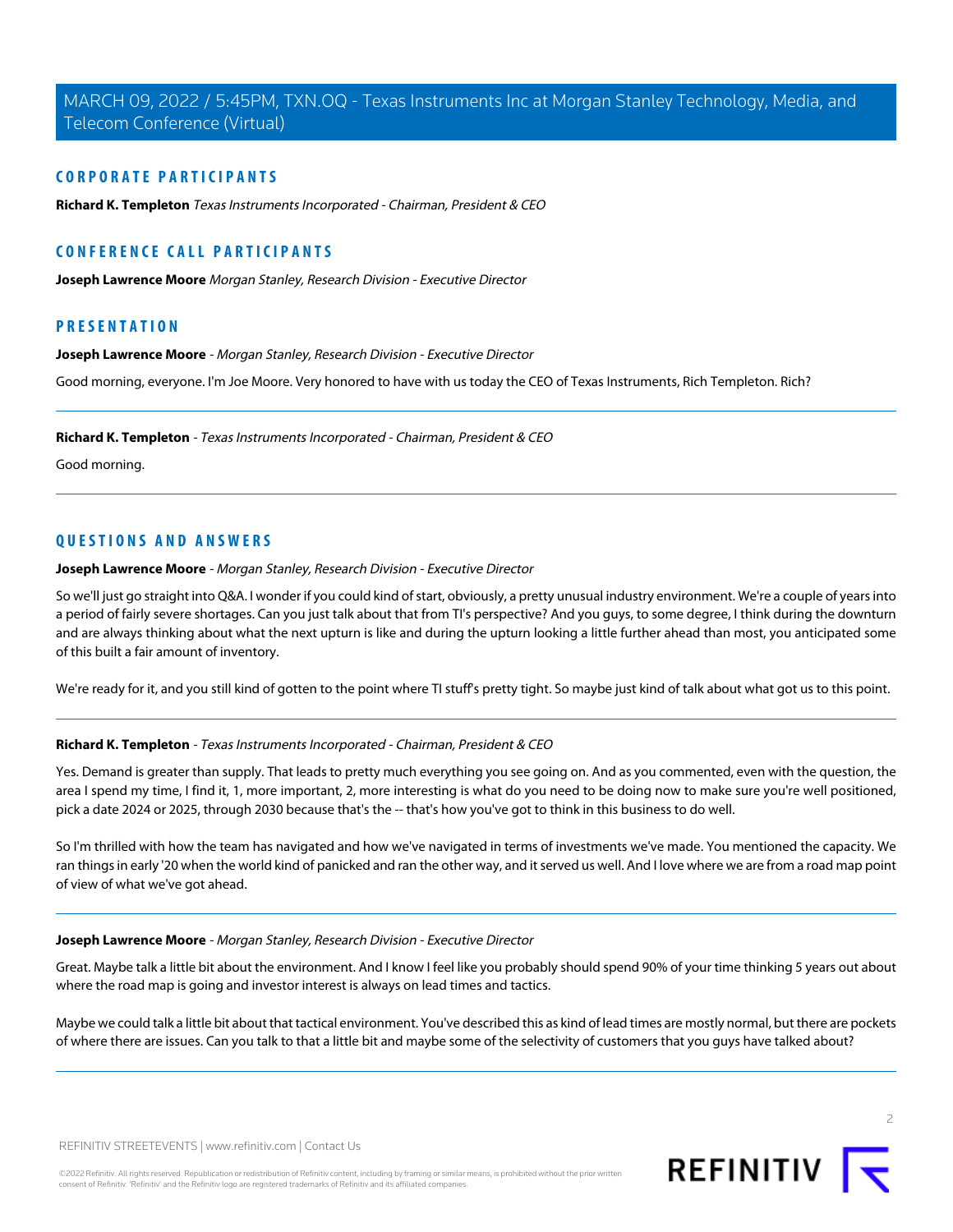# **Richard K. Templeton** - Texas Instruments Incorporated - Chairman, President & CEO

Yes, there's really -- it's been 6 weeks since earnings? No new update to provide. It's the same. And I think we're maintaining as I described it a pretty steady hand, making sure we're supporting a broad set of customers, a broad set of markets. It didn't get talked a lot a bunch on the capital management call.

But if you go back and look, and we tend to like to look at fourth quarter of '19 because it's kind of a clean pre-COVID period of time. And we've been able to grow revenue in every end market since fourth quarter of '19 through fourth quarter of '21 by making sure that we're doing the best we can across the customer set.

It's a lot of work. It's hard work, but our team has done that well and our team has done that and put a little bit of added emphasis on where we're going on industrial and where we're going on automotive. And I think you see that in the numbers when you just look at where our revenues are and where the support is.

So I think we've navigated it well, and I think it's going to set us up well for the long term.

# **Joseph Lawrence Moore** - Morgan Stanley, Research Division - Executive Director

And how much of this situation of tight supplies is just demand being good versus supply disruption? Because obviously, you've had a lot to deal with on the supply disruption piece of it. When it comes to lead frames and back end and different people that dependencies that you guys have.

And we've dealt with Covid shutdowns and trade issues and buyers and cold spells and all these different things. I mean, how much of that supply disruption for you guys has been a factor?

# **Richard K. Templeton** - Texas Instruments Incorporated - Chairman, President & CEO

I think it's the classic when the river goes lower the rocks, fear. And when you have systems that run and can run reasonably well, but then they get stretched to where there's just less responsiveness in the system, any minor disruption from a supply chain point of view causes issues.

And I think it's not just what's happening in the semiconductor industry, but even go whatever upstream down, but out to our customers and what they're dealing with on supply chains and people are discovering that their inventories were too lean and just-in-time wasn't really going to work in a world that had some delivery issues in it.

So I think that's part of it. But overall, it's because you just don't have as much capacity as the world desires right now.

#### **Joseph Lawrence Moore** - Morgan Stanley, Research Division - Executive Director

And can you talk about that inventory planning process? Because I mean you guys were relatively early to say, okay, we're going to hold a higher level of inventory. And it seems like one of the real benefits of the analog model that you don't need to worry about that, that there's no obsolescence that you're -- you've got a broad set of customers.

You know you might be wrong on demand in any given month, but the demand is going to be there eventually. So why not hold more? You did that last year, it was kind of controversial. It's worked out well for you. Your competitors are now talking about doing more of that going forward.

And even from the customer standpoint, I mean, I think this just-in-time, at least for a while, it's not going to work for people. And I think with the dust settles from all this you'll see quite a bit of inventory. But just how do you think about all of that? And how do you -- how are you guys planning around this idea that maybe it's reasonable to hold more inventory going forward?

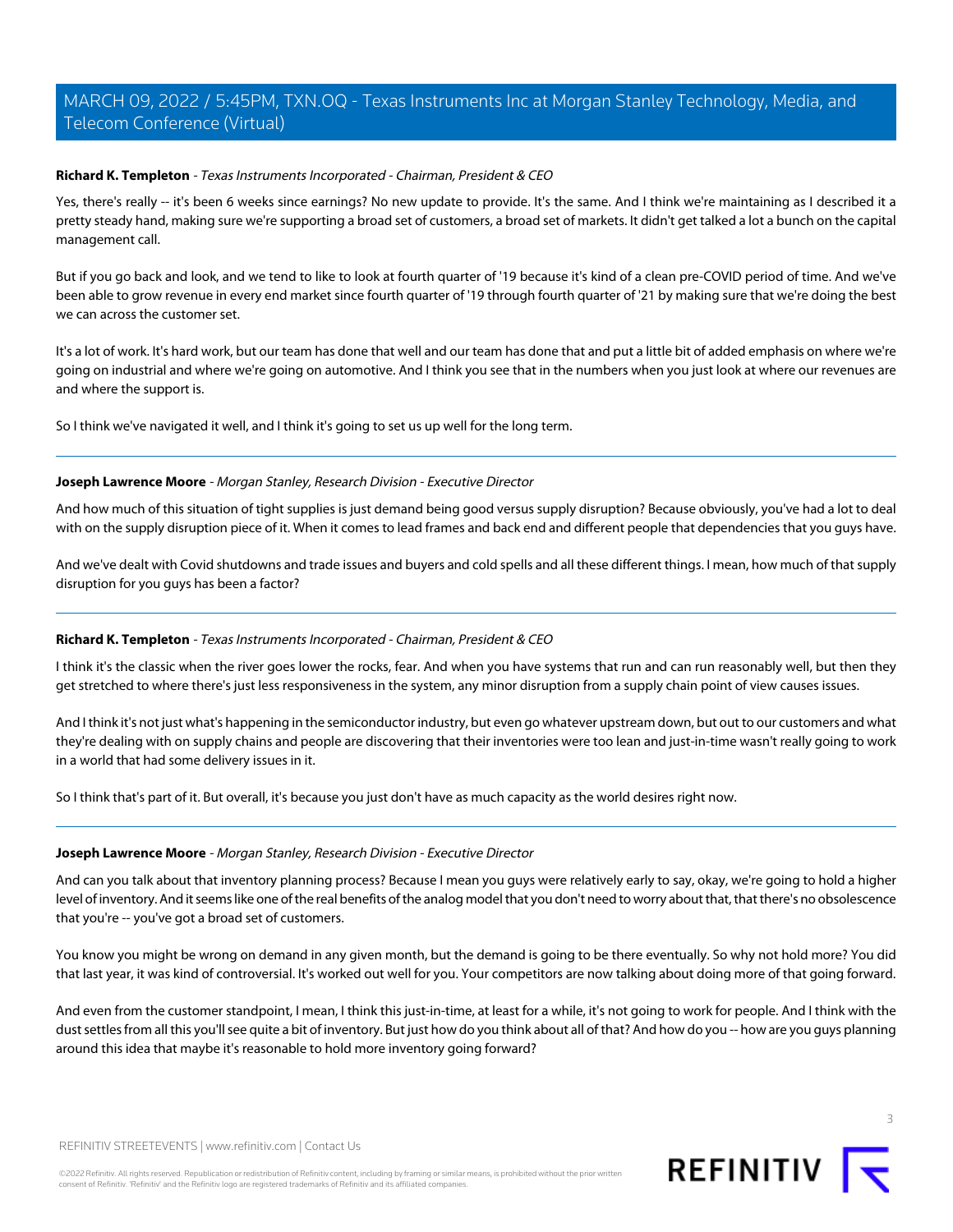# **Richard K. Templeton** - Texas Instruments Incorporated - Chairman, President & CEO

Well, it's -- I think your comments are spot on because if you've been around long enough, you can go back 15 years ago where wireless and big chips and few customers were the heart of what we did. And that's a very dangerous environment to build a lot of inventory because the bananas can turn brown and you can end up in a bad place.

But where we've been able to work towards and our portfolio allows us to do it, and you saw us take advantage of it in 2020, as you noted, we really -- because the breadth of our products, they sell to a lot of customers, they sell across markets. We can build that inventory with very little concern of obsolescence.

And we're making it and have been making it part of our strategy, and it's how we support customers. You see us doing -- building closer direct relationships with customers, the changes we've made with distribution over time. We talked even in capital management about the growth of the capabilities we're putting on ti.com. So customers can basically get serviced with 0 lead time when they've got a surprise that they need to cover.

And we just think that, that's going to be a tremendous benefit of convenience to our customers for the long term, get past the near-term environment, don't let that distract you that convenience that we can do by thinking that way is, I think it's going to be something that we can do quite uniquely as a company.

# **Joseph Lawrence Moore** - Morgan Stanley, Research Division - Executive Director

Maybe talk a little bit about those direct relationships with customers. I mean you guys made some shifts with the way you're thinking about the distribution channel and are trying to go more direct to the customers that want to be direct with you. Can you just talk a little bit about that initiative and how that's going?

# **Richard K. Templeton** - Texas Instruments Incorporated - Chairman, President & CEO

Yes. We've -- you know it probably, in some ways, bores people when they hear it, but Dave and Rafael probably a quarter doesn't go by. They don't talk about competitive advantages, manufacturing and technology, breadth of the portfolio, reach of the channels and diversity and longevity. And on that reach of channels, we've been working in a very methodical way for a decade now, okay, transitioning to where we want to have a direct relationship with our customers because we can support them better.

We know what they need. So it's a diminishing role with distribution. It also includes building out capabilities like ti.com to get that convenience even higher. So the -- we are thrilled in the past 2-year environment, we were really lucky to get a lot of that transition done before because it's just giving us better visibility.

Our customers are thrilled because they can work directly with us versus buffers that they've got to go through on that front. So I think this is just going to be another example of that, competitive advantage of each of our channel just gets stronger over time.

#### **Joseph Lawrence Moore** - Morgan Stanley, Research Division - Executive Director

Yes. And I feel like the distribution strategy is giving you a closer connection with maybe smaller customers that used to buy through a distributor. I also feel like the large customers are probably more aware of you guys now and even where a big automaker might have relied on its Tier 1 supplier to manage inventory. It seems like they are now reaching out directly to you and making sure do all my Tier 1 suppliers, have enough inventory, so this doesn't happen again.

Can you talk a little bit about that? And how do you take advantage of that to sort of build out those relationships longer term?



 $\Lambda$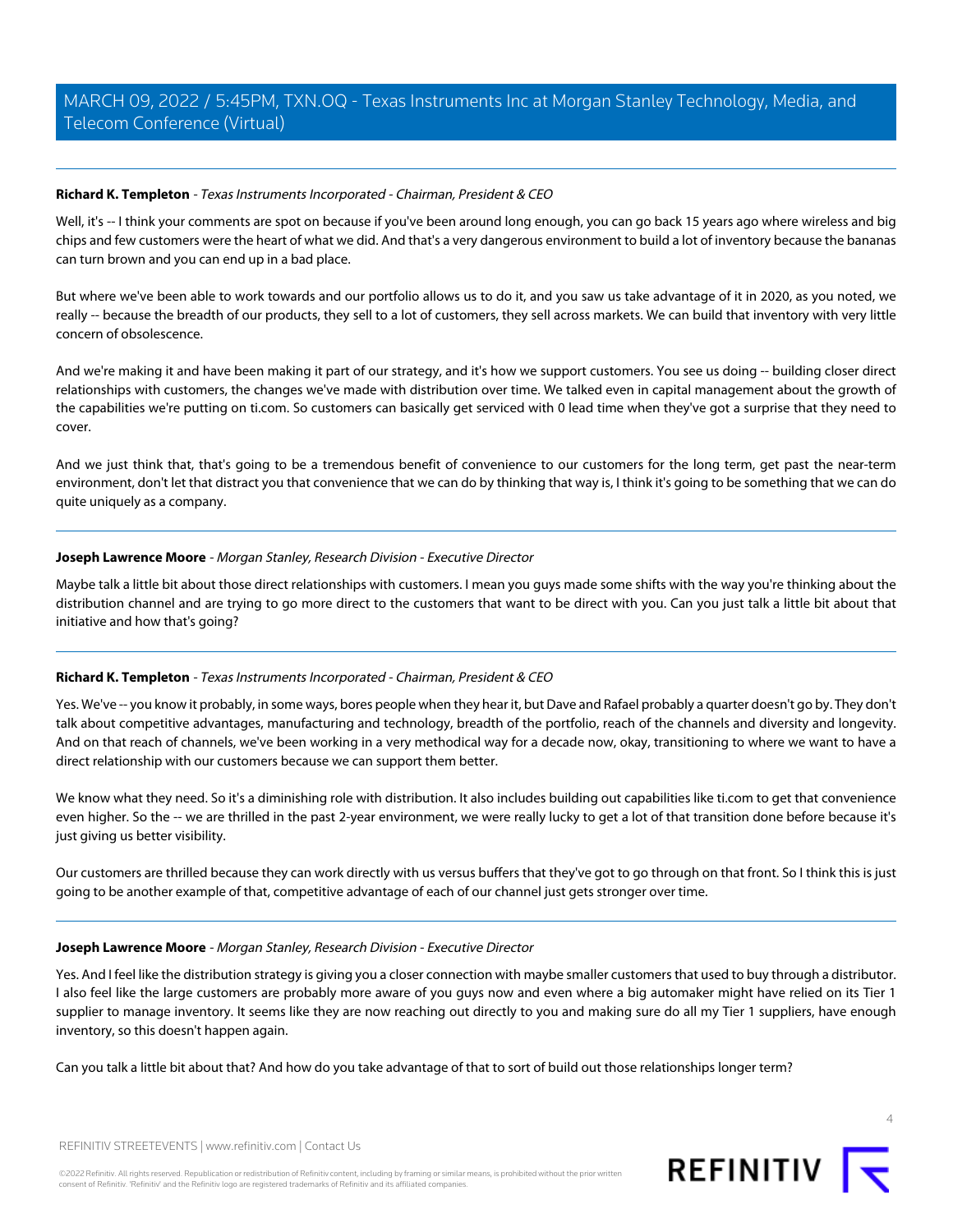# **Richard K. Templeton** - Texas Instruments Incorporated - Chairman, President & CEO

Yes. I think -- and I've had the chance to meet and talk with a lot of customers the past year or 2 and even our customers' customers. So get to the end auto companies. And it really is a key aspect of what we talk about of here's the manufacturing road maps that we've got in place. This is why we're doing the things we're doing. And this is why we're doing the things we're doing with areas like replenishment planning, where we don't need long lead times or we don't need large backlogs, and we will be here to support you regardless of where you build, where you buy and how you do that.

And I just think that approach to our customers is going to be a very successful one because just looking in your life or your family's life, convenience, really does matter. And that's going to translate even to how you buy semiconductors over time. And I think we're off to a very fast start getting those capabilities in place.

Because you got to have your -- you've got to have the manufacturing road maps. You've got to have the planning systems in place, and you've even got to have the logistics investments, automated warehouses, the ability to pack and ship and small volumes, deliver 1- or 2-day delivery, and those are all capabilities that we continue to invest and build out.

# **Joseph Lawrence Moore** - Morgan Stanley, Research Division - Executive Director

And we have a supply chain crisis that's like this, but so pervasive. How much of the attention is going into how do I get through the next 3 months and get what I need to build whatever cars, industrial come in, whatever the focus is.

And then how much of it is what do we do differently down the road so that we don't get into this again, particularly for companies where the semiconductor build materials is small relative to the product that they're building like a car. \$400 of chip content is keeping them from building \$50,000 cars. How are they going to ask differently?

# **Richard K. Templeton** - Texas Instruments Incorporated - Chairman, President & CEO

Yes, simple answer is I think it's going to vary. And I think you've got to find just like in anything in this world, there's companies that are more thoughtful and planned and they use this to say we've got to get even better and others that will survive the crisis and go back to old habits.

And I think that what customers are figuring out is -- and it's the feedback that we get, it's why customers are so excited about the road map that we have in place is they like the idea that TI has got control of its manufacturing. It's going to be inside. We're not negotiating with other third parties that are either going to disrupt the availability or change pricing on a unilateral basis and it gives them comfort that we can be a supplier that they can plan on in a very significant way.

And it's especially true. And I know you know this from even your time in the industry, you get into industrial customers where the life cycle of products that they're designing are 5, 10, 15 years long and they don't want to have to make changes or redesign. They want to be able to make a decision and then count on it for the long term. And the solutions that we're proposing, I think, are very appealing to them right now.

#### **Joseph Lawrence Moore** - Morgan Stanley, Research Division - Executive Director

Yes. Maybe if we could talk a little bit about the manufacturing initiatives that you guys have. And you guys have had a lot of sort of change in focus over the years and you've really paved the way, I think, to show people where the barriers to entry are high and where corporate governance can go.

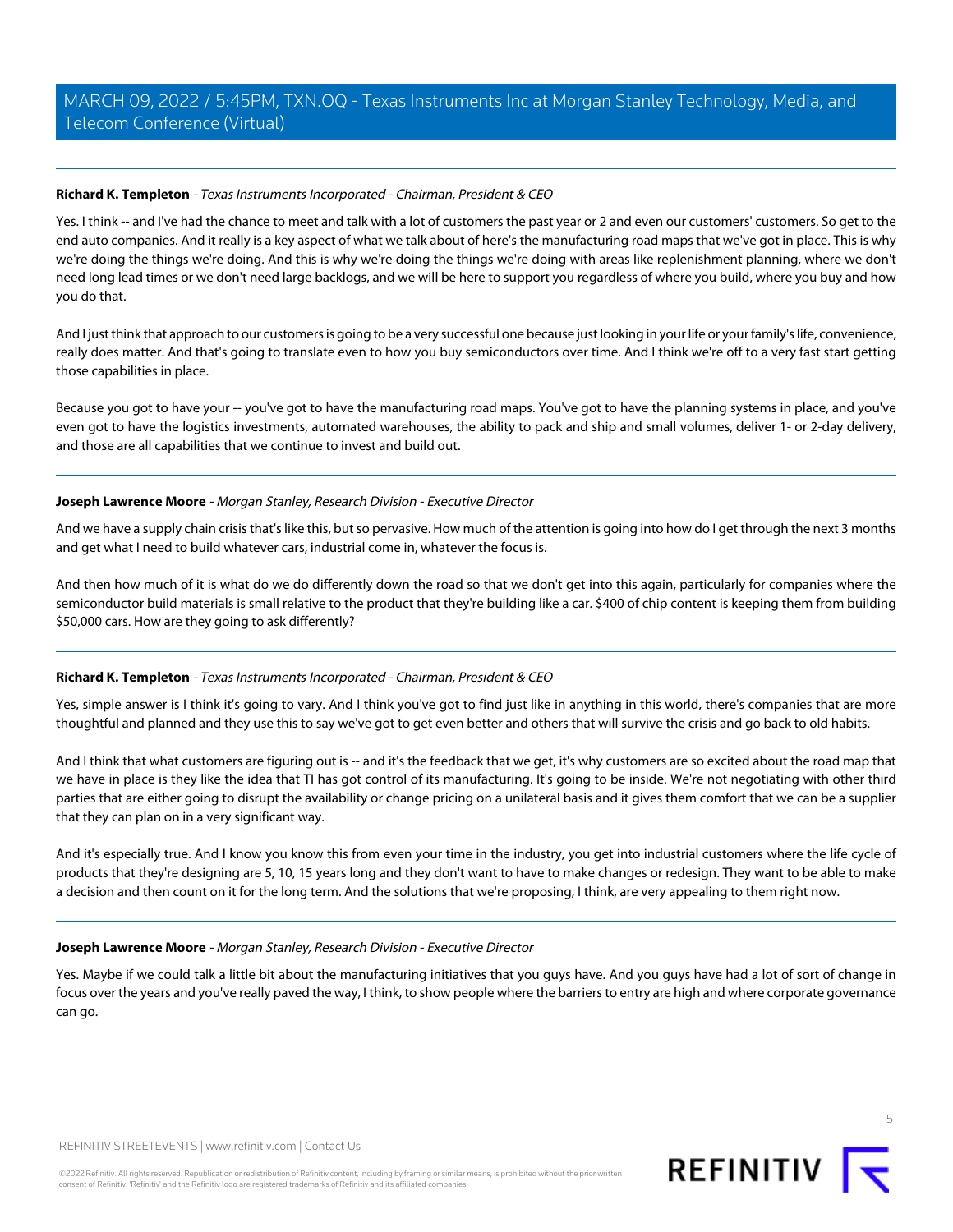I mean you really set the gold standard for that. I haven't really heard you guys talk about manufacturing this much since the initial 300-millimeter initiative that you had. And obviously, manufacturing is now a pretty important focus for you. You're going to spend \$3.5 billion for the next few years.

What's driving that focus? Why -- is it entirely just the certainty that you're talking about? Or are there other areas that kind of have you excited about manufacturing now?

# **Richard K. Templeton** - Texas Instruments Incorporated - Chairman, President & CEO

No. I think, I bet there hasn't been a quarterly earnings call or a capital management discussion in 8, 10 years where we don't talk about 4 competitive advantages, manufacturing and technology kind of the foundational one inside of it.

So we've always thought it really mattered. And the way we talk about those competitive advantages is they've got to give you a tangible benefit. It's got to be something that's difficult to replicate. And in the long term, the real test of whether it exists or not is, can you grow your free cash flow per share faster than your best competitors.

And so we really look at all of them that way. And when we spend money, we constantly ask, are we strengthening a competitive advantage or are we leveraging it. And so manufacturing and technology has been a key one to us. And for years, I think when Dave or Rafael would present the material a 300-millimeter wafer can produce a 40% cheaper dye and everybody goes, okay, I got that. And then we also say, and you get better control of your supply chain and you kind of got, who cares. The past couple of years, people care.

And so I think it's just that the world comes in and says, wow, that does make sense, okay, because of the environment we're in. And so I don't think it's grown in our view of its importance. I think the external view is only macro, this really does have an impact now.

#### **Joseph Lawrence Moore** - Morgan Stanley, Research Division - Executive Director

Yes. That's fair. I mean it has inflected from the amount of spending. I mean even going back to last year and then the amount of spending that you're doing afford. And there's a little -- to a company that has been really focused on free cash flow per share, there's going to be a little bit less when you go through that investment process, I think you made the comment on the capital management call that that's because we -- the free cash flow going forward is kind of more from the growth of top line as well.

But how do you think about those trade-offs? And then to the extent that Rafael was saying look, this isn't a cyclical bet. This isn't something where if the industry has perturbations, we're going to change the strategy, this is a strategy. Can you just talk a little bit about that focus?

## **Richard K. Templeton** - Texas Instruments Incorporated - Chairman, President & CEO

Yes. I think it says I didn't -- Joe, go look at even the investor overview, we talk about 3 ambitions inside the company. And the first one is that like owners that are going to own the company for decades. And so when you listen to Rafael's answer on that, it's absolutely spot on. This is not about are we trying to outguess 2022, 2023 or '24, it's let's make sure we got a great answer for '24 to '25 and a great answer for '30. And let's make sure that for the owners, we can really deliver that long-term growth of free cash flow per share.

And that's what's so exciting about the plan that's laid out right now. And I think it really does that. It does -- we're excited about it as a team. I can tell you inside the company, everybody is just thrilled when they see that coming together and what it can do. And I've -- as I commented, I've had a chance to talk to a number of our customers. And when they see that road map, they're really pleased with what it looks like because they care about the long term, not just the next couple of years.

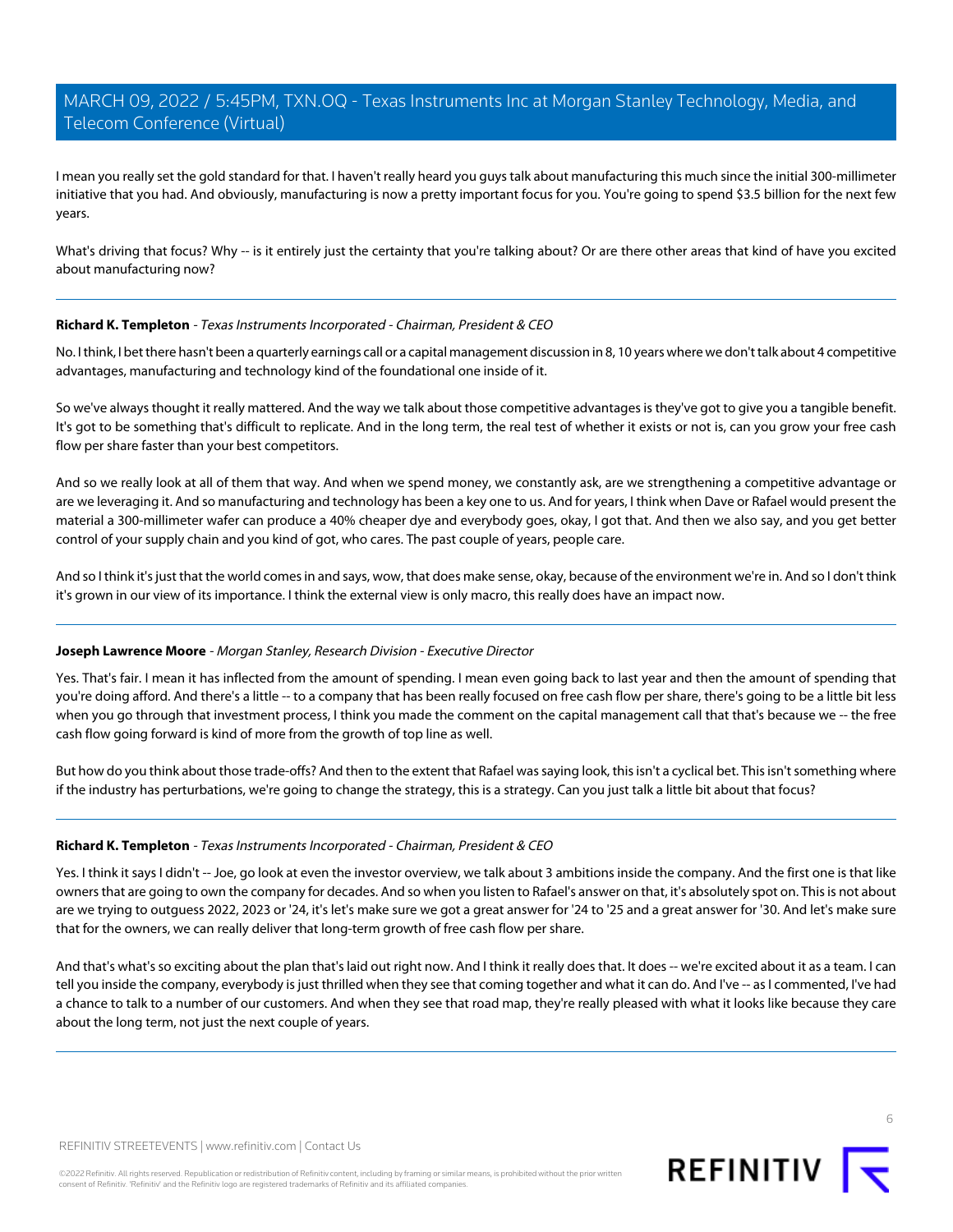# **Joseph Lawrence Moore** - Morgan Stanley, Research Division - Executive Director

Yes. I mean that makes a lot of sense. I guess, from the investor standpoint, people are worried about the economy plateauing and some of these challenges that you have and capital spending at the nodes that you're addressing is pretty high, I mean not just from TI, but like across the industry.

I guess if you're building proprietary products where you have a pretty good view of your own picture, do you care about that? I mean this is not a commodity where if other people have too much capacity, it has much effect on you.

#### **Richard K. Templeton** - Texas Instruments Incorporated - Chairman, President & CEO

Yes. It's -- to that question, the key is what do we need to do, not what will the investment look like in the balance of the world. And I think there's still a wide range of what's going to really happen on that front.

Because I think a lot of the big numbers are still in the advanced lithography nodes and the amount that really can go into the sweet spot of what we do, I think, 45-nanometer through 130-nanometer, I think we're going to be well served with the investments we're making.

# **Joseph Lawrence Moore** - Morgan Stanley, Research Division - Executive Director

Yes. Okay. And to what degree is the geopolitical aspect of this, a driver, whether it's the Chips Act and domestic subsidies, attentions about reliance upon international foundries.

Is that -- obviously, you guys take a pretty long view of these things. Is that a factor or is it sort of more your just TI focused?

# **Richard K. Templeton** - Texas Instruments Incorporated - Chairman, President & CEO

No, I think when I hear it from customers and we make and put road maps together in locations that we think are going to serve the owners and our customers well over the long term. And so you want them as resilient as possible for geopolitical environments, you want geographical diversity, especially on assembly test where we do have to run that in a number of countries.

So that road map that Dave and Rafael went through with capital management, I think it looks even wiser with the unfortunate tragedy going on in Russia and Ukraine right now where people are like, wow we like the TI, not only has control of their capacity, but we know where the heck is going to be.

And we like it because it's going to be in very cost-effective areas when you look at energy cost and what energy costs are going to do and the leverage we get for scale in the North Texas area. So I think these things have always mattered to us, but it all of a sudden becomes more visible when you have current events like we've got right now.

Chips Act to me is very simple. We've got a road map. We're very pleased with it. We've put it into places we think are going to make sense. We think it ought to get approved. We think it's wise for the U.S. And if it does, we'll take advantage, and we'll get some benefits from it. And if it doesn't, we still have a great road map that we're going to be thrilled to have for the long term.

#### **Joseph Lawrence Moore** - Morgan Stanley, Research Division - Executive Director

Yes. And this is really about setting TI up to be the best supplier that you can over the next decade. And in foundry, you've talked about your use of foundry being down from, I think, about 20% now to about 10% in 2030. Can you talk about which products are still you're going to focus on foundry for?

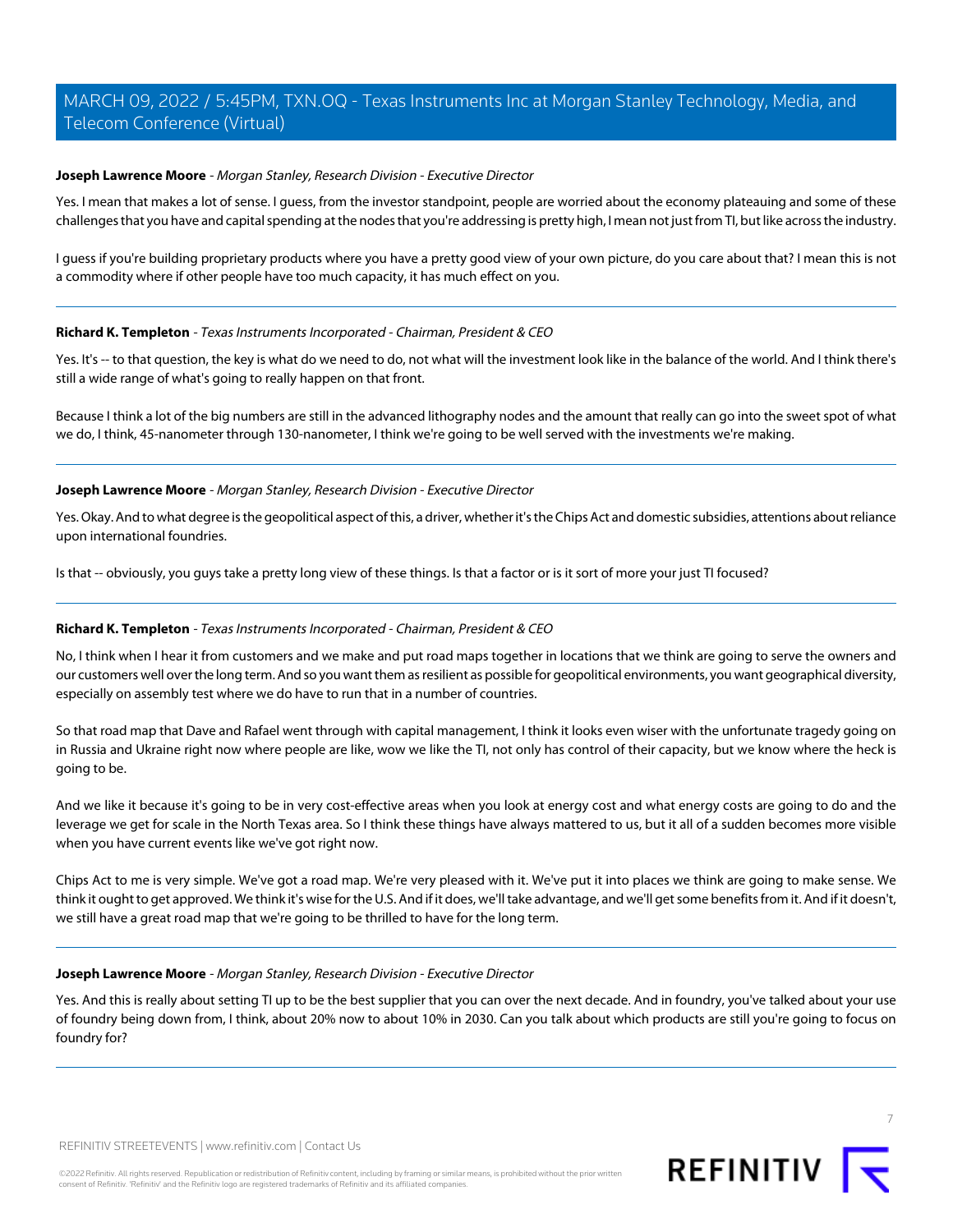# **Richard K. Templeton** - Texas Instruments Incorporated - Chairman, President & CEO

Yes. We'll still have room to use foundries and clearly, if you go down to lithographies below 45 nanometer, we have the ability to -- as we think it makes sense, we could reach down lower. But if you've got some devices in 16-nanometer, we'll build those on the outside just because it's smarter in terms of the size and the scale that we operate on that front. So we'll still have room for some use of foundry, but we'll target where we do it.

# **Joseph Lawrence Moore** - Morgan Stanley, Research Division - Executive Director

Okay. Great. And then maybe shifting a little bit to the end market focus that you guys have. You've been pretty clear for, I guess, at least a decade that automotive and industrial is the focus.

But obviously, you have a lot of customers in a lot of markets. They all need parts right now, and there are bottlenecks everywhere. How do you tactically kind of manage that? And are you giving preferential treatment to one market versus another? You're just running your best to satisfy as much and managing...

# **Richard K. Templeton** - Texas Instruments Incorporated - Chairman, President & CEO

Yes. As I commented before, I think -- and I give great credit to our team because they really have worked endlessly. And our customers have as well. It's a tough time to be in the supply chain, in the past couple of years. But we really, by design, we want to have broad markets. By design, we want to have broad customer bases because it really plays the competitive advantage of diversity and longevity.

And so we have worked to make sure that we've used the steady hand to support all customer, support all end markets. But we have made sure that we want to have even more support for key industrial and key automotive markets for the long term. And again, if you take a look even at the percent revenue breakouts that we gave even, I guess, with the January earnings call, I think you see it pretty obviously that we've used a pretty steady hand on that. So I think it will serve us well.

# **Joseph Lawrence Moore** - Morgan Stanley, Research Division - Executive Director

Yes. And then the planning in those markets, I mean you think about automotive and you've sort of talked about having a catalog focus to your business. But in a market like automotive, there are a lot of system-level things that are happening and there are building blocks that are part of a bigger system.

How do you think about sort of catalog versus vertical as you approach a market like that? And if some of your big customers kind of want you to do something that's a little bit more tailored to their own systems requirements. Is that something that you're interested in doing? Or is it -- are you still trying to maintain that breadth?

### **Richard K. Templeton** - Texas Instruments Incorporated - Chairman, President & CEO

The answer is the religion that we believe greatly in is to be successful and grow free cash flow per share over the long term, and that tell you make that -- how you make that call.

But to the specific example, we work closely. We've got systems teams. We've got deep insight by the 5 different segments that we break automotive out, for example. And we've got ranging from kind of building block parts, the more sophisticated devices as you would think about them. So the range of -- that we can operate is probably broader than almost any of our competitors on that front.

And all of those capabilities matter because our customers want solutions to that full range of components. So I think both will be something that we can support for the long term.

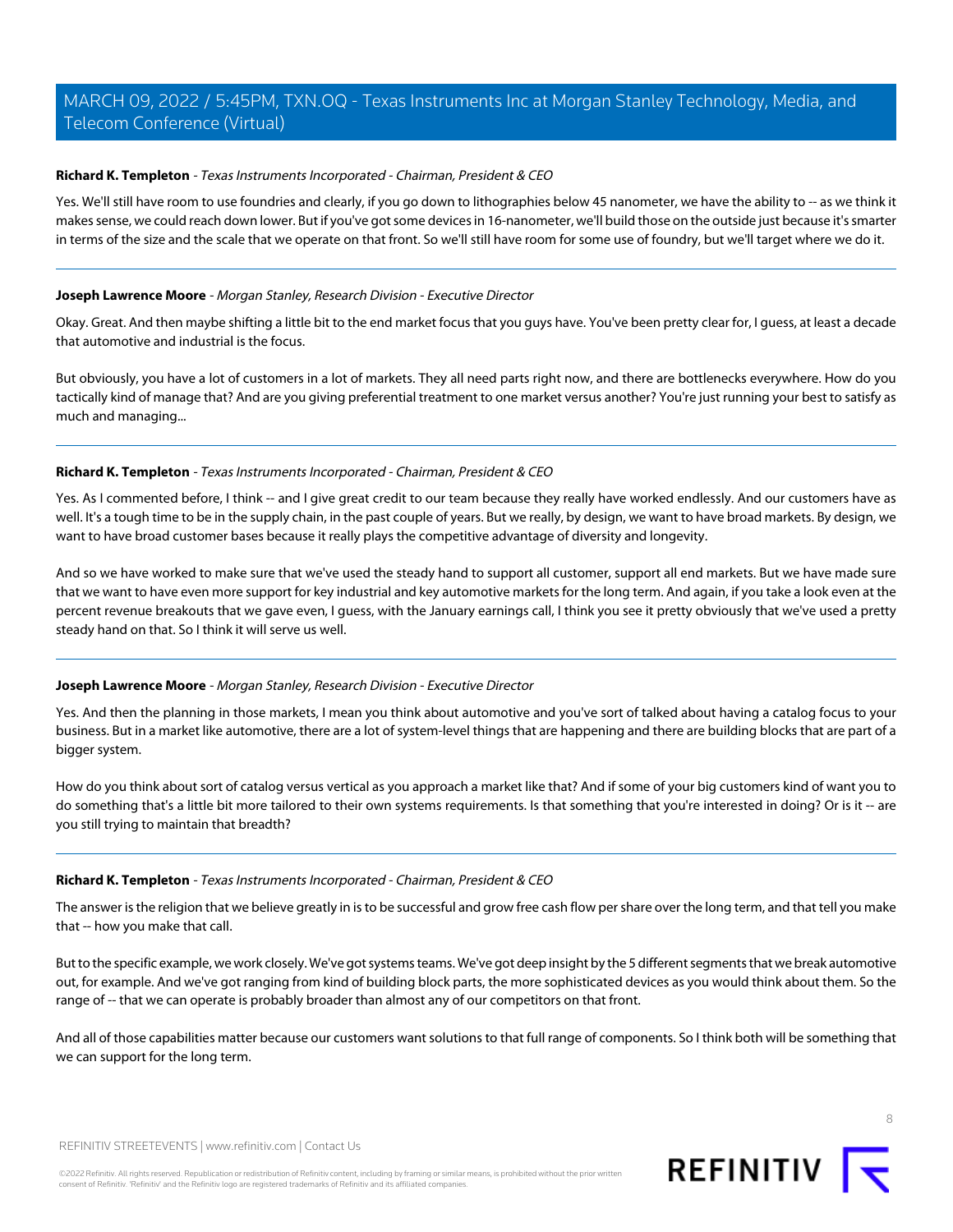# **Joseph Lawrence Moore** - Morgan Stanley, Research Division - Executive Director

Yes. I mean I think when you look at areas like autonomous driving, I go to hot chips every year, and there's a bunch of startups doing big chips designed at those types of applications. It doesn't feel like a TI type of market, and yet there's an awful lot of building blocks that go into those markets.

So if you -- it doesn't seem like you want to go to hot chips and pitch the latest big 7-nanometer chip aimed to cars, but how do you think about a market like ADAS and how do you think about supporting that? Is it kind of looking at the catalog requirements? Or is there something a little bit more tailored to those...

# **Richard K. Templeton** - Texas Instruments Incorporated - Chairman, President & CEO

If your board go pull those ADAS solutions, take a look at that big old SOC and then start looking at what's around it. And you're going to have power devices to deliver the different rails that are required. You're going to find different communications or high-speed data links because you've got more data moving around the car.

You're going to have different converters and sensors that are required in these applications as well. Think of things like radar that have to come into that. So it's not you are, you aren't, it's how do you help deliver those solutions to the customers. And we end up because of the portfolio of products and technologies and packaging that we have ranging from analog to embedded, we're really able to participate across all those markets.

It could be the attention on ADAS. It could be the very high-profile work going on with electrification. It could be even areas that don't get much attention, but look at what's happening with lighting or like what's happening with 48-volt systems across vehicles and what you've got to do, drivers to be able to move seats, windows and doors. There's a lot of lower profile end markets as well in automotive that we spend a lot of time and attention on.

# **Joseph Lawrence Moore** - Morgan Stanley, Research Division - Executive Director

Great. So I have one more question and I'll open it up to see if the audience has questions before you get the mics ready. I guess, how do you go about prioritization. When you talk about automotive and industrial being important like this, I've covered small analog companies in the past where the CEO would sit on every single product review meeting and would -- and they -- those are companies that would put out dozens of products a quarter. So that's kind of all consuming.

You're talking about hundreds of products per quarter and so I don't think you're able to do that?

# **Richard K. Templeton** - Texas Instruments Incorporated - Chairman, President & CEO

I am not.

#### **Joseph Lawrence Moore** - Morgan Stanley, Research Division - Executive Director

And I know you have people below you that probably do, but like just how do you set the culture to sort of make sure that you're focused on the right things without having that level of I'm going to sit on every product review meeting.



 $\circ$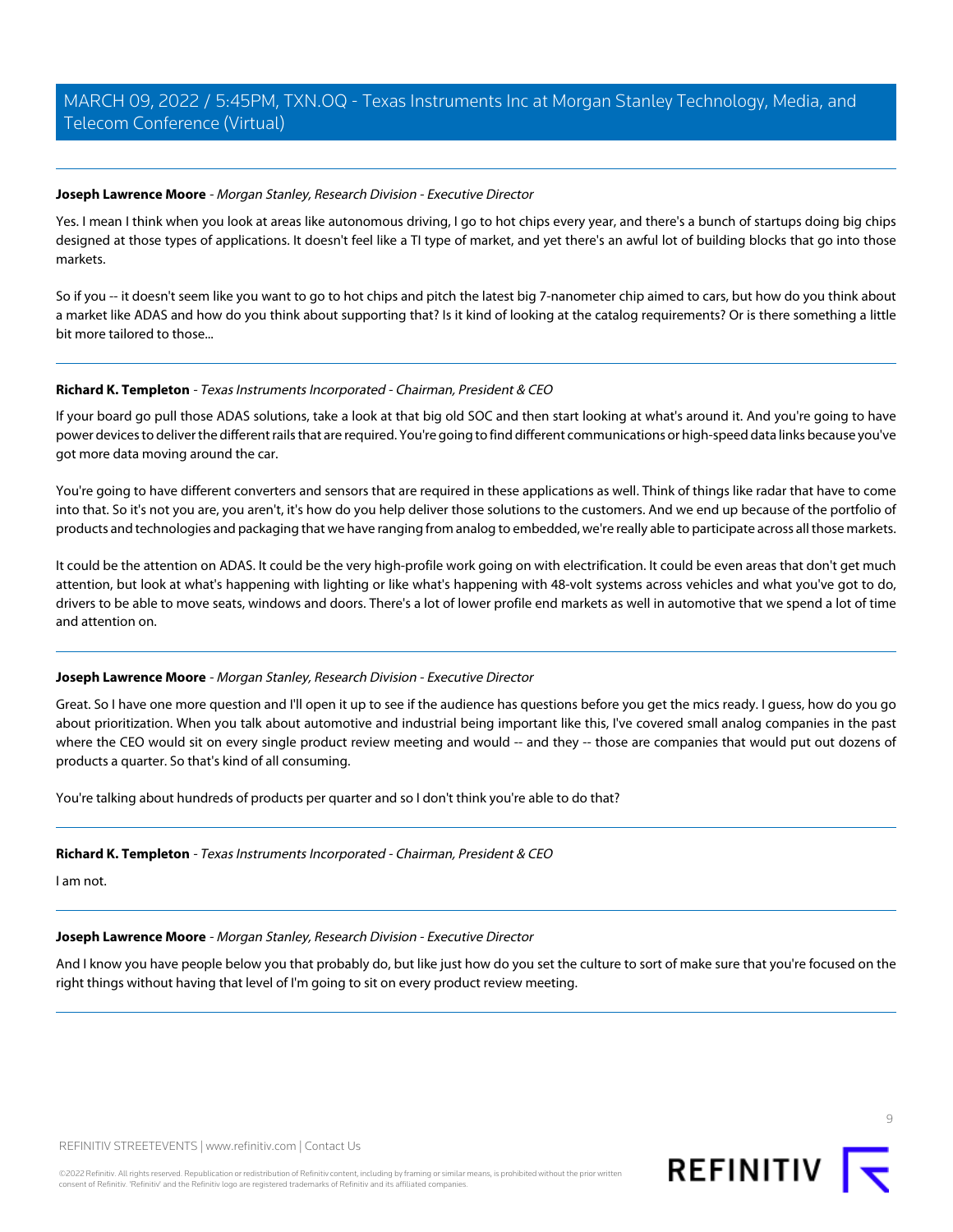# **Richard K. Templeton** - Texas Instruments Incorporated - Chairman, President & CEO

Yes. I think it's -- again, I think it comes back to structural advantage we have in terms of how do you use size as an opportunity. So we've got teams that work by customer because you've got to look at it that way. We've got teams that work by systems. So think of the specific application.

We're doing that in automotive and literally hundreds of different end equipments in industrial and then think of the product vector. And now what you want to do is make sure that all 3 of those teams have got very clear goals of growing your penetration of that customer, growing your market share in that particular end market or growing your product revenue.

And then you just have diligence and attention to make sure that the investments are going to the best opportunities. And that's the ongoing process that we use in the company. And we really are fortunate. The team has grown up together. They know one another well. And if you look at the track record of our automotive growth, look at the track record of our industrial growth, the recipe is working.

And that's what's comforting to me is past success doesn't guarantee future, but it's a hell of a good leading indicator. And if you look at our growth. It's not any one1 chip or any one market or any one customer, we've been able to do it across the broad set of markets and industries on that. So we keep doing that well. I think we're going to -- we'll be rewarded.

# **Joseph Lawrence Moore** - Morgan Stanley, Research Division - Executive Director

Great. Let me pause there and see if we have any questions from the audience.

#### **Unidentified Analyst**

Can you talk about the amount of capital intensity reduction onwards? I think Intel see their price reduction from subsidiaries. So do you see that as well? And would that make your free cash flow margin better onwards?

My second question is, is your CapEx guidance net of gross.

#### **Richard K. Templeton** - Texas Instruments Incorporated - Chairman, President & CEO

I'll work backwards. The CapEx guidance we gave is gross. It's what we intend to spend. And if there's Chips Act, you guys all find out about them just about the same time we will in terms of what that will look like. So that's the way to think about that.

In terms of capital intensity, it's got -- the way I describe it, it's got more to do with growth rates as you look out over the next 10 years and what we've had growth rate rise for the past 10. And that's the primary driver of what you see with the numbers and the guidance that Rafael and Dave went through about a month ago.

#### **Joseph Lawrence Moore** - Morgan Stanley, Research Division - Executive Director

Is there another question in the back?

## **Unidentified Analyst**

I have a question regarding some of the new white spaces in EVs or renewables and things like that. In these kind of emerging spaces, do you feel that it's better to service with kind of the current supply constraints, the lighthouse accounts and then build brand recognition and credibility that way? Or do you still believe that in these emerging deals, we're going to do a scatter shot approach of giving up some capacity and product to everybody.